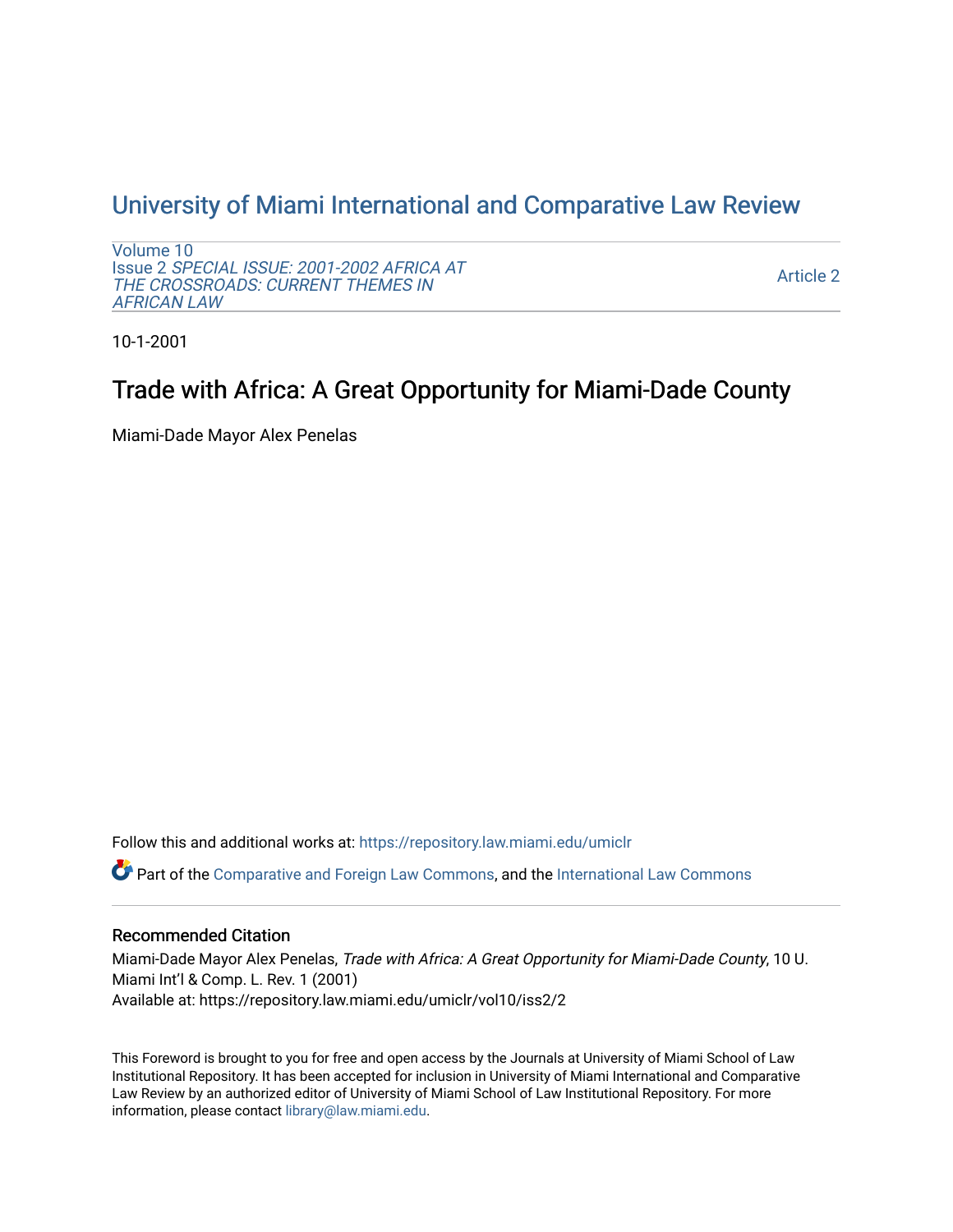#### **University of Miami International & Comparative Law Review**

| Volume 10 |  |
|-----------|--|
|-----------|--|

**SPRING 2002** Special **FOREWORD**

#### **Trade with Africa: A Great Opportunity for Miami-Dade County Alex Penelas, \* Mayor, Miami-Dade County**

Prior to my recent trade mission to South Africa and Botswana, I had long thought that Miami-Dade County has a symbiotic relationship with Africa. I had no way of knowing, then, how right I was and how vital the continent is to this County. Visiting South Africa and Botswana, I knew that both of these African nations are emerging democracies with a crying need for commerce and tourism. Similarly, Miami-Dade has a continuing need for international trade, as well as tourism.

In addition, it was an outstanding chance to open new markets, win new friends, and develop cultural and economic ties. What I discovered was that the relationship between the County and the sub-Saharan nations is not dissimilar from a condition that existed 30 years ago between Latin America and South Florida. At that time, our trade with other countries in the Western Hemisphere was nominal. Local business leaders, as well as County officials here had enough vision then to travel to Latin America to build relationships and open avenues of communication and commerce. And, look what happened. We are now the indisputable gateway to Latin American and Caribbean rim countries. Now, it is time to expand our horizons.

No amount of briefing could have prepared me for the enthusiasm, warmth and affection with which we were greeted, not only by government officials and business leaders, but by people on the street. There is a sense of anticipation in these countries, as they strive to reorganize their society after years of political and lifestyle inequalities. With the arrival of post apartheid trade, South Africa, particularly, seeks acceptance to the world's business community.

The inspirational highpoint of my trip was a private audience in Capetown with Archbishop Desmond Tutu, one of South Africa's legendary leaders and a Nobel Peace Prize winner. We talked at length about our two countries working together to help bring prosperity to his country and other sub-Saharan nations. From Johannesburg to Soweto to Durban to Capetown in South Africa, and to Gabarone in Botswana, we attended briefings and met a wide range of officials and business people. At each of these gatherings, we talked about the importance of two-way

**<sup>\*(</sup>J.D.)** University of Miami, 1985.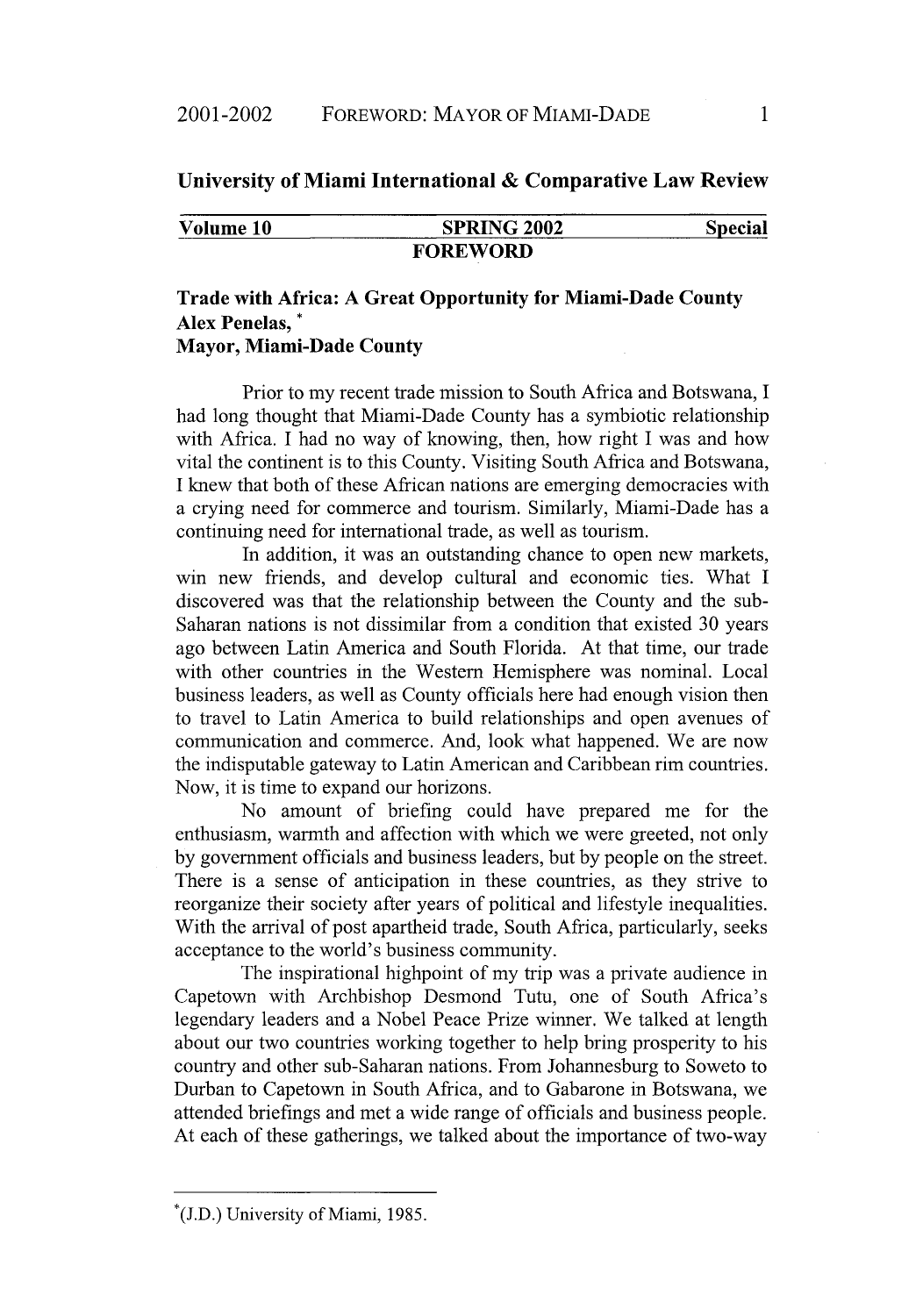trade and we got to know each other. More than that, we got to like each other.

That was an important objective of our journey, because it made everything else easier. It gave us the openings to tell the people we met about our massive Miami International Airport and our thriving Port of Miami, each of which will play an important commercial role between these two nations and our County-particularly the need to restore direct flights between Miami and Johannesburg.

Geography is an important part of the growing commercial bond between sub-Saharan countries and Miami-Dade County. We are their closest major United States port. Our goal is to become the primary port for our mutual import and export trade. A strong bilateral trade relationship would open additional markets, as well. Since Capetown and Durban are key ports of entry for the flow of products from such countries as China and India, it would bring Miami-Dade County into the transshipment loop of South Africa and southern Asia.

Conversely, trade with these countries opens immense investment prospects for Miami-Dade County entrepreneurs. Another special opportunity of trade with these countries is to take advantage of the African Growth and Opportunities Act, known as AGOA. This Federal act allows for tariff free imports between Africa and the United States. This is a boon indeed to import/export companies on both sides of the Atlantic.

We can help the people of these countries in many other ways. Many government employees there were until recently denied sufficient educational opportunity, and as a result their technical skills are deficient. As an additional gesture of goodwill, I invited the governments to send selected personnel here to learn advanced technological skills in government management.

I look at Africa as our partner for the future. As the world shrinks, and the importance of national borders diminish, Miami-Dade County stands ready to become the natural epicenter of global business. With these emerging nations as our partners, we can create a world that benefits us all.

That is why the efforts of this law review in this issue to elevate African legal concepts in our community are so important to trade in Miami-Dade County. The first article is directly linked to South Africa and Botswana's economy, Trade Liberalization: Savior or Scourge of SADC Economies? Both these countries are members of SADC-the premier economic block in Southern Africa. The section is introduced by Tony Onkromah, Co-Chair of my African Trade Task Force.

The second section, The Great Lakes of Africa is introduced by Ambassador Richard Bogosian, a career Foreign Service Officer who has been Ambassador to several African countries. In Prosecution of War Crimes by The International Tribunal for Rwanda, Dr. Alex Obote Odora